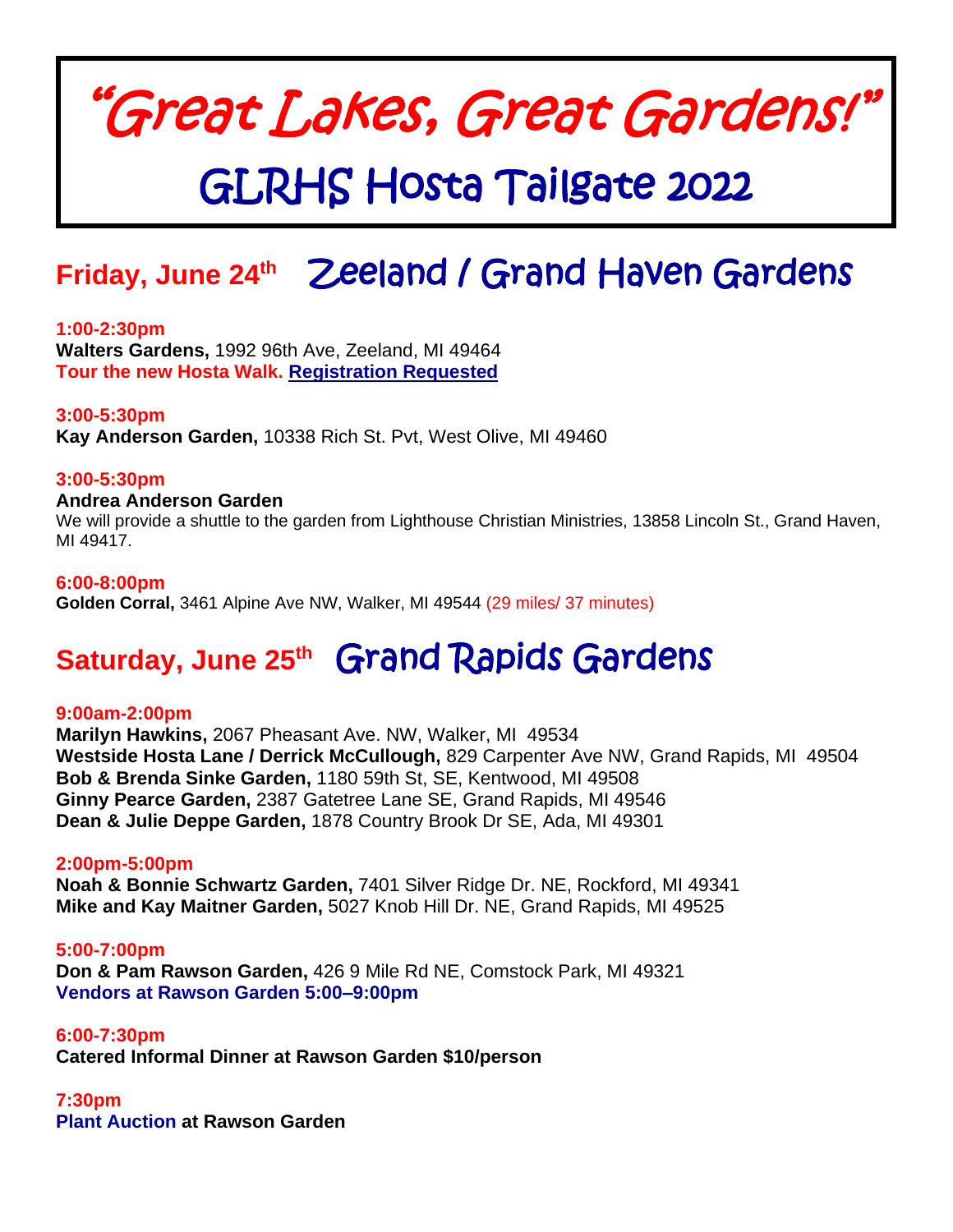### **Sunday, June 26th** Kalamazoo Gardens

**9:00am-1:00pm Scott Smith Garden,** 4434 Glenrose Terrace, Kalamazoo, MI 49008

**10:00am-2:00pm Arleigh Smyrnios Garden,** 1209 E. Crooked Lk. Dr., Kalamazoo, MI 49009

**10:00am-2:00pm Terry & Linda Gage Garden,** 15887 Prairie Ronde, Schoolcraft, MI 49087

**10:00am-6:00pm Blue Horizon Nursery,** 9721 59th St, Grand Junction, MI 49056